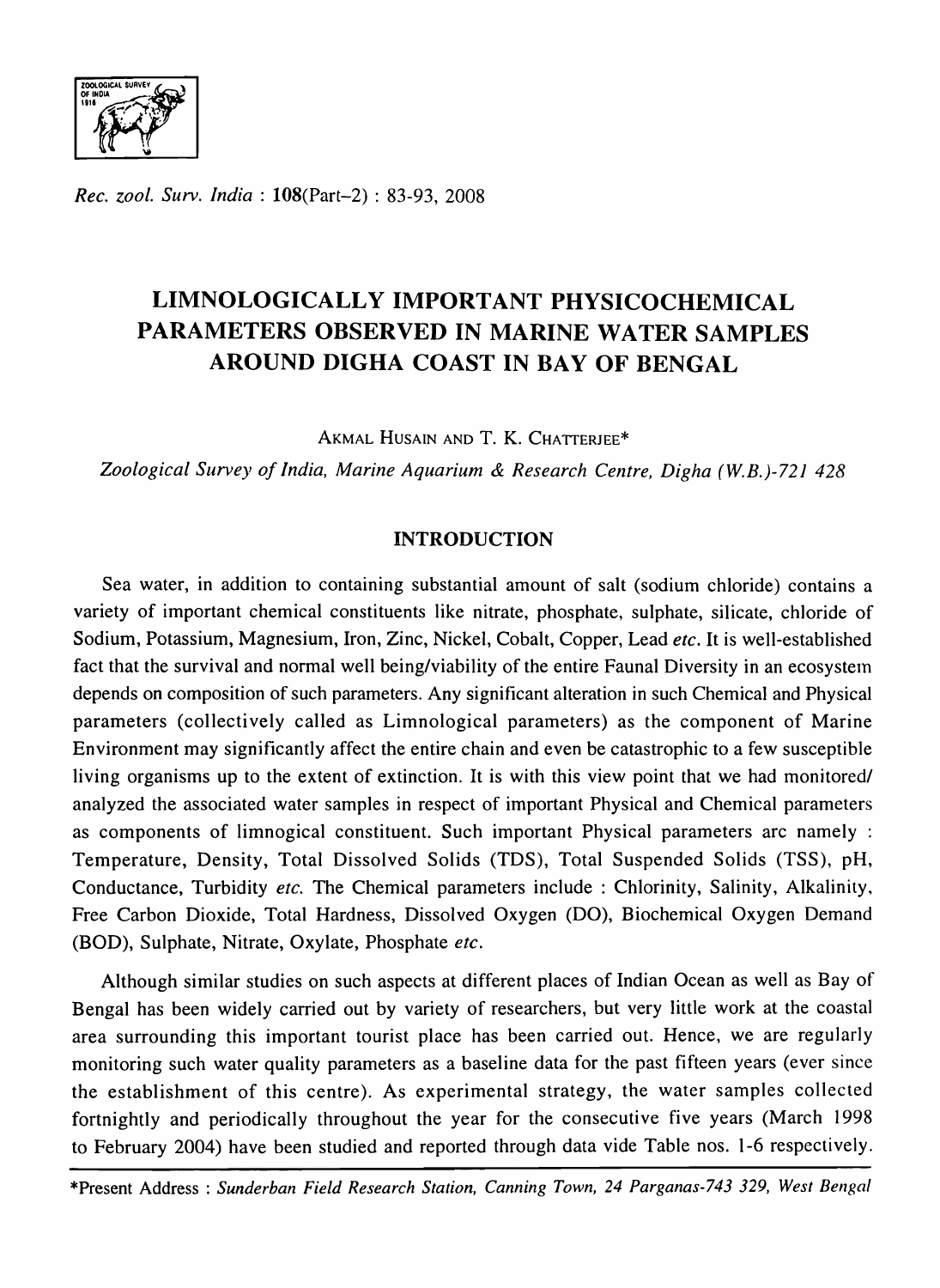| Table 1.: Observed Physicochemical values for the sea water samples collected |  |  |  |  |  |
|-------------------------------------------------------------------------------|--|--|--|--|--|
| periodically from Digha coast for the period March 1998 to February 1999.     |  |  |  |  |  |

|                       | Premonsoon   |              |               | Monsoon      |             | Postmonsoon  |  |
|-----------------------|--------------|--------------|---------------|--------------|-------------|--------------|--|
|                       | $\mathbf{I}$ | $\mathbf{I}$ | $\mathbf I$   | $\mathbf{I}$ | $\mathbf I$ | $\mathbf{I}$ |  |
| Parameter             | Mar-Apr      | May-Jun      | Jul-Aug       | Sep-Oct      | Nov-Dec     | Jan-Feb      |  |
| Temperature °C        | 28           | 30           | 30            | 29           | 27          | 25           |  |
| pH                    | 8.00         | 8.10         | 7.90          | 7.80         | 8.00        | 8.10         |  |
| Density               | 1.018        | 1.020        | 1.015         | 1.012        | 1.016       | 1.018        |  |
| TDS (g/l)             | 100          | 110          | 130           | 120          | 110         | 115          |  |
| TSS (g/l)             | 100          | 105          | 125           | 115          | 105         | 110          |  |
| Cond. (mho)           | 42.80        | 41.60        | 40.50         | 38.00        | 42.00       | 40.00        |  |
| Chlorinity (g/l)      | 16.00        | 16.50        | 13.50         | 11.50        | 13.20       | 14.00        |  |
| Salinity (g/l)        | 28.80        | 29.70        | 24.30         | 20.70        | 23.70       | 25.20        |  |
| <b>Alkalinity</b>     | 28           | 25           | 27            | 26           | 30          | 25           |  |
| <b>Total hardness</b> | 600          | 640          | 670           | 525          | 610         | 590          |  |
| Free CO <sub>2</sub>  | Nil          | <b>Nil</b>   | <b>Traces</b> | <b>Nil</b>   | <b>Nil</b>  | <b>Nil</b>   |  |
| D.O.                  | 9.00         | 8.70         | 9.30          | 9.00         | 8.90        | 8.40         |  |
| <b>B.O.D.</b>         | 6.00         | 5.80         | 6.20          | 6.00         | 5.90        | 5.60         |  |
| Sulphate              | 270          | 300          | 275           | 300          | 310         | 305          |  |
| Nitrate $(\mu g/l)$   | 100          | 110          | 105           | 95           | 100         | 105          |  |
| Phosphate (µg/l)      | 120          | 145          | 130           | 125          | 120         | 125          |  |

Table 2. : Observed Physicochemical values for the sea water samples collected periodically from Digha coast for the period March 1999 to February 2000.

|                  | Premonsoon |              | <b>Monsoon</b> |              | Postmonsoon |              |
|------------------|------------|--------------|----------------|--------------|-------------|--------------|
|                  | I          | $\mathbf{I}$ | I              | $\mathbf{I}$ | I           | $\mathbf{u}$ |
| <b>Parameter</b> | Mar-Apr    | May-Jun      | Jul-Aug        | Sep-Oct      | Nov-Dec     | Jan-Feb      |
| Temperature °C   | 28         | 30           | 31             | 30           | 27          | 25           |
| pH               | 8.05       | 8.10         | 8.15           | 7.90         | 7.95        | 8.10         |
| Density          | 1.015      | 1.018        | 1.017          | 1.016        | 1.015       | 1.017        |
| $TDS$ (g/l)      | 36.10      | 37.00        | 30.45          | 26.00        | 29.00       | 31.90        |
| $TSS$ (g/l)      | 100        | 110          | 125            | 120          | 110         | 115          |
| Cond. (mho)      | 42.00      | 41.50        | 40.50          | 38.50        | 41.50       | 40.00        |
| Chlorinity (g/l) | 16.00      | 17.00        | 15.00          | 12.00        | 14.00       | 15.50        |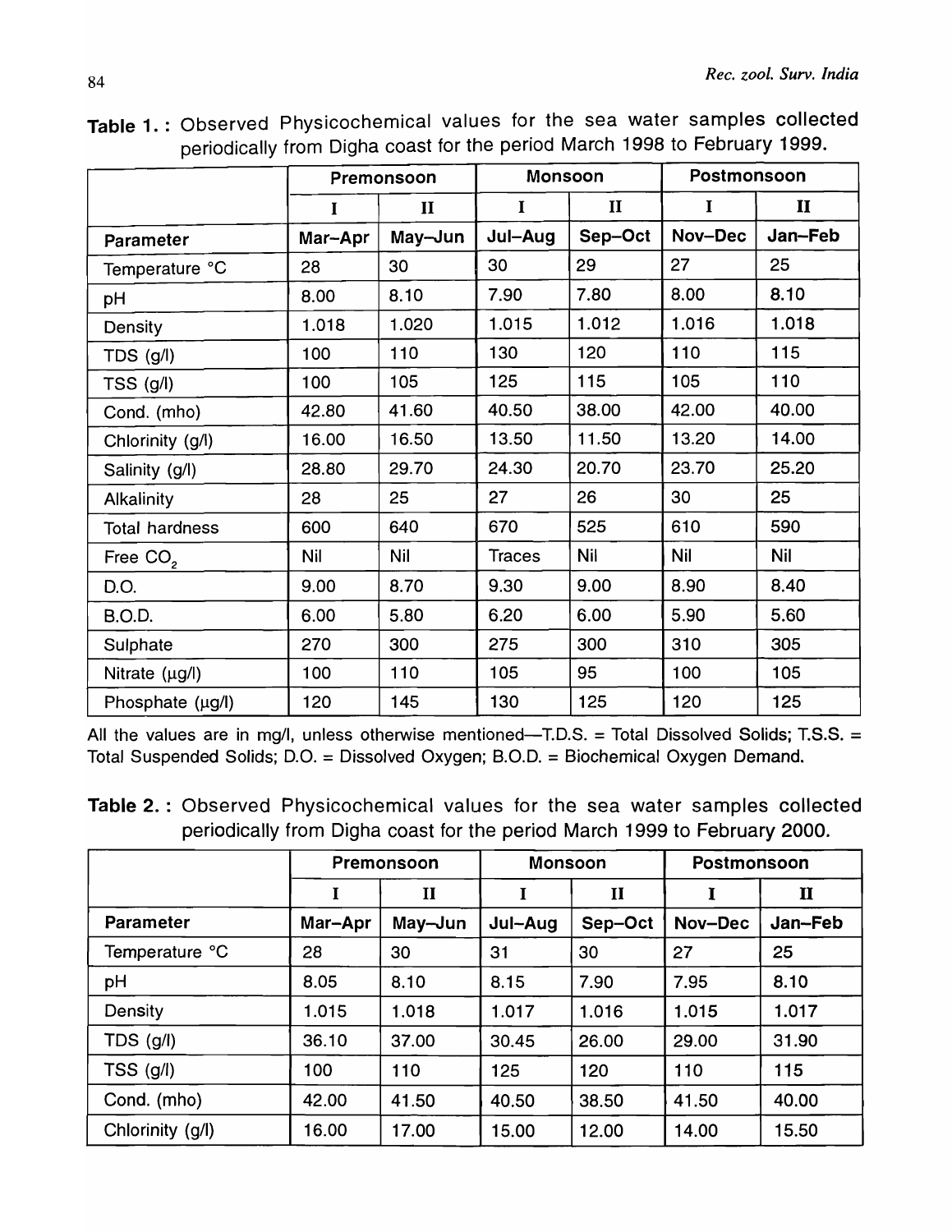| Salinity (g/l)        | 28.50 | 30.60 | 27.00 | 21.60         | 25.20 | 27.90 |
|-----------------------|-------|-------|-------|---------------|-------|-------|
| <b>Alkalinity</b>     | 35    | 25    | 20    | 30            | 25    | 25    |
| <b>Total hardness</b> | 610   | 650   | 670   | 500           | 610   | 590   |
| Free CO <sub>2</sub>  | Nil   | Nil   | Nil   | <b>Traces</b> | Nil   | Nil   |
| D.O.                  | 8.70  | 9.10  | 9.00  | 8.90          | 9.00  | 8.50  |
| <b>B.O.D.</b>         | 5.80  | 6.00  | 6.00  | 5.90          | 6.00  | 5.80  |
| Sulphate              | 290   | 300   | 280   | 310           | 300   | 295   |
| Nitrate $(\mu g/l)$   | 100   | 110   | 100   | 90            | 95    | 100   |
| Phosphate $(\mu g/l)$ | 125   | 140   | 120   | 130           | 115   | 125   |

Table 2.: (Cont'd.).

All the values are in mg/l, unless otherwise mentioned-T.D.S. = Total Dissolved Solids; T.S.S. = Total Suspended Solids; D.O. = Dissolved Oxygen; B.O.D. = Biochemical Oxygen Demand.

Table 3. : Observed Physicochemical values for the sea water samples collected periodically from Digha coast for the period March 2000 to February 2001.

|                       | Premonsoon |              | <b>Monsoon</b> |              | Postmonsoon |              |
|-----------------------|------------|--------------|----------------|--------------|-------------|--------------|
|                       | I          | $\mathbf{I}$ | I              | $\mathbf{I}$ | I           | $\mathbf{I}$ |
| <b>Parameter</b>      | Mar-Apr    | May-Jun      | Jul-Aug        | Sep-Oct      | Nov-Dec     | Jan-Feb      |
| Temperature °C        | 29         | 30           | 30             | 28           | 25          | 26           |
| рH                    | 8.00       | 8.05         | 7.95           | 7.90         | 8.00        | 8.05         |
| Density               | 1.016      | 1.015        | 1.018          | 1.014        | 1.016       | 1.017        |
| TDS (g/l)             | 36.00      | 35.50        | 31.50          | 28.10        | 30.10       | 32.00        |
| TSS (g/l)             | 100        | 110          | 120            | 125          | 115         | 110          |
| Cond. (mho)           | 41.00      | 41.50        | 40.00          | 39.50        | 40.10       | 41.50        |
| Chlorinity (g/l)      | 16.00      | 16.50        | 15.50          | 12.00        | 13.50       | 14.50        |
| Salinity (g/l)        | 28.80      | 29.70        | 27.90          | 21.60        | 24.30       | 26.10        |
| <b>Alkalinity</b>     | 30         | 25           | 20             | 27           | 35          | 30           |
| <b>Total hardness</b> | 590        | 600          | 650            | 700          | 620         | 590          |
| Free CO <sub>2</sub>  | <b>Nil</b> | <b>Nil</b>   | <b>Nil</b>     | <b>Nil</b>   | <b>Nil</b>  | Nil          |
| D.O.                  | 9.00       | 8.40         | 9.30           | 9.00         | 9.00        | 8.80         |
| <b>B.O.D.</b>         | 6.00       | 5.60         | 6.20           | 5.90         | 6.00        | 5.80         |
| Sulphate              | 275        | 285          | 275            | 300          | 320         | 290          |
| Nitrate (µg/l)        | 95         | 100          | 90             | 105          | 115         | 95           |
| Phosphate (µg/l)      | 125        | 135          | 110            | 120          | 110         | 130          |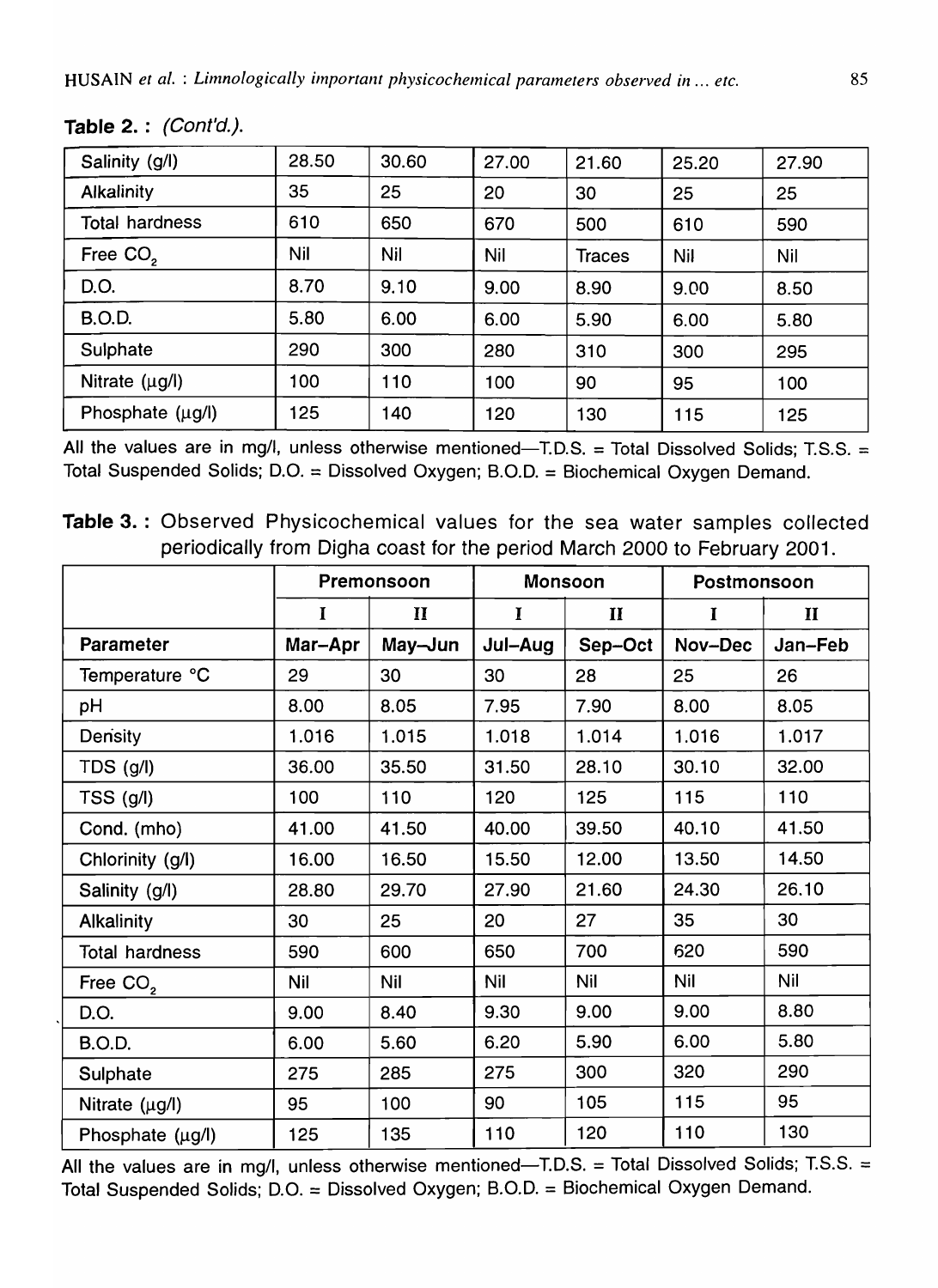|                       |              | Premonsoon   |               | <b>Monsoon</b> | Postmonsoon |              |
|-----------------------|--------------|--------------|---------------|----------------|-------------|--------------|
|                       | $\mathbf{I}$ | $\mathbf{I}$ | $\mathbf I$   | $\mathbf{I}$   | $\mathbf I$ | $\mathbf{I}$ |
| Parameter             | Mar-Apr      | May-Jun      | Jul-Aug       | Sep-Oct        | Nov-Dec     | Jan-Feb      |
| Temperature °C        | 28           | 29           | 30            | 29             | 27          | 26           |
| pH                    | 8.10         | 7.90         | 8.00          | 7.95           | 8.05        | 8.00         |
| Density               | 1.016        | 1.017        | 1.018         | 1.017          | 1.018       | 1.016        |
| TDS (g/l)             | 37.20        | 38.50        | 31.50         | 27.00          | 30.00       | 32.50        |
| TSS (g/l)             | 105          | 110          | 125           | 120            | 110         | 105          |
| Cond. (mho)           | 43.50        | 42.00        | 41.50         | 39.00          | 42.20       | 41.00        |
| Chlorinity (g/l)      | 17.00        | 18.20        | 14.50         | 12.00          | 14.00       | 15.00        |
| Salinity (g/l)        | 30.60        | 32.70        | 26.10         | 21.60          | 25.20       | 27.00        |
| Alkalinity            | 30           | 35           | 25            | 30             | 20          | 30           |
| <b>Total hardness</b> | 600          | 630          | 700           | 650            | 645         | 610          |
| Free CO <sub>2</sub>  | <b>Nil</b>   | <b>Nil</b>   | <b>Traces</b> | <b>Nil</b>     | <b>Nil</b>  | Nil          |
| D.O.                  | 9.00         | 8.50         | 9.10          | 8.80           | 9.00        | 9.30         |
| <b>B.O.D.</b>         | 6.00         | 5.60         | 5.90          | 5.90           | 6.00        | 6.10         |
| Sulphate              | 300          | 310          | 295           | 270            | 340         | 350          |
| Nitrate $(\mu g/l)$   | 120          | 110          | 105           | 110            | 115         | 95           |
| Phosphate (µg/l)      | 130          | 135          | 120           | 125            | 110         | 130          |

Table 4. : Observed Physicochemical values for the sea water samples collected periodically from Digha coast for the period March 2001 to February 2002.

Table 5. : Observed Physicochemical values for the sea water samples collected periodically from Digha coast for the period March 2002 to February 2003.

|                  | Premonsoon |              | <b>Monsoon</b> |              | Postmonsoon |              |
|------------------|------------|--------------|----------------|--------------|-------------|--------------|
|                  | I          | $\mathbf{I}$ |                | $\mathbf{I}$ | I           | $\mathbf{I}$ |
| <b>Parameter</b> | Mar-Apr    | May-Jun      | Jul-Aug        | Sep-Oct      | Nov-Dec     | Jan-Feb      |
| Temperature °C   | 29         | 30           | 31             | 30           | 28          | 25           |
| pH               | 8.10       | 8.00         | 7.90           | 7.80         | 8.00        | 8.05         |
| Density          | 1.016      | 1.017        | 1.018          | 1.016        | 1.017       | 1.018        |
| TDS (g/l)        | 37.20      | 38.00        | 31.00          | 32.00        | 31.00       | 36.00        |
| TSS (g/l)        | 105        | 110          | 105            | 120          | 125         | 130          |
| Cond. (mho)      | 42.00      | 41.00        | 40.60          | 39.60        | 39.00       | 40.60        |
| Chlorinity (g/l) | 16.00      | 17.50        | 14.00          | 15.00        | 16.50       | 17.00        |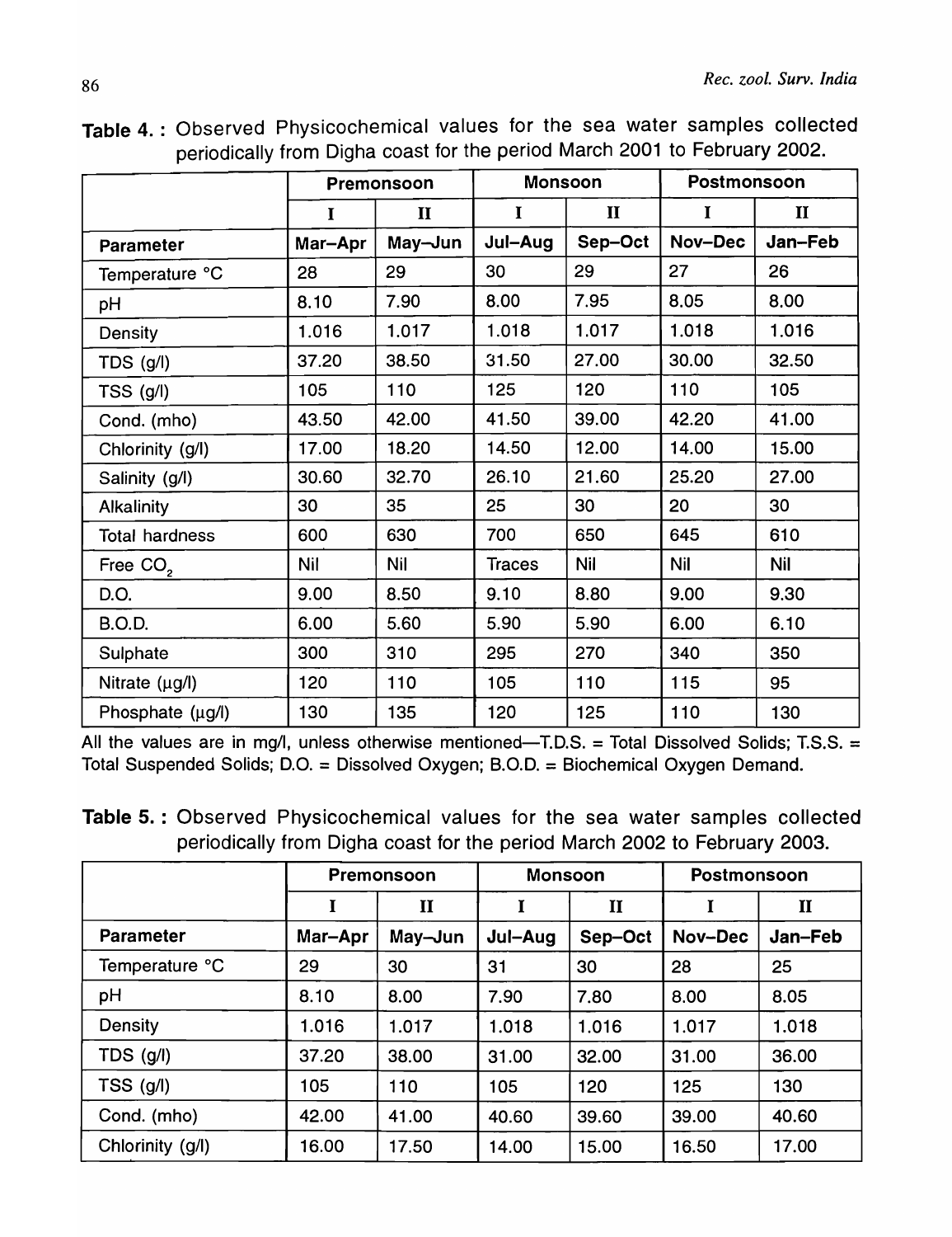| Salinity (g/l)        | 30.20      | 32.50      | 26.00  | 21.30 | 25.10 | 27.20      |
|-----------------------|------------|------------|--------|-------|-------|------------|
| <b>Alkalinity</b>     | 28.80      | 31.50      | 25.20  | 27.00 | 29.70 | 30.60      |
| <b>Total hardness</b> | 650        | 640        | 675    | 550   | 620   | 595        |
| Free CO <sub>2</sub>  | <b>Nil</b> | <b>Nil</b> | Traces | Nil   | Nil   | <b>Nil</b> |
| D.O.                  | 9.00       | 8.70       | 9.30   | 9.10  | 8.90  | 9.20       |
| <b>B.O.D.</b>         | 6.00       | 5.80       | 6.20   | 6.00  | 6.00  | 6.10       |
| Sulphate              | 300        | 290        | 295    | 310   | 305   | 310        |
| Nitrate $(\mu g/l)$   | 105        | 112        | 110    | 95    | 98    | 100        |
| Phosphate (µg/l)      | 130        | 125        | 110    | 120   | 115   | 125        |

Table 5.: (Cont'd.).

All the values are in mg/l, unless otherwise mentioned--T.D.S. = Total Dissolved Solids; T.S.S. = Total Suspended Solids; D.O. = Dissolved Oxygen; B.O.D. = Biochemical Oxygen Demand.

Table 6. : Observed Physicochemical values for the sea water samples collected periodically from Digha coast for the period March 2003 to February 2004.

|                       | Premonsoon  |              | <b>Monsoon</b> |              | Postmonsoon |              |
|-----------------------|-------------|--------------|----------------|--------------|-------------|--------------|
|                       | $\mathbf I$ | $\mathbf{I}$ | $\mathbf I$    | $\mathbf{I}$ | I           | $\mathbf{I}$ |
| <b>Parameter</b>      | Mar-Apr     | May-Jun      | Jul-Aug        | Sep-Oct      | Nov-Dec     | Jan-Feb      |
| Temperature °C        | 30          | 31           | 29             | 30           | 27          | 26           |
| pH                    | 8.00        | 8.00         | 7.50           | 8.00         | 8.50        | 8.00         |
| Density               | 1.017       | 1,018        | 1.019          | 1.015        | 1.017       | 1.019        |
| TDS (g/l)             | 37.00       | 40.00        | 35.00          | 34.00        | 30.00       | 38.00        |
| TSS (g/l)             | 110         | 115          | 105            | 125          | 120         | 127          |
| Cond. (mho)           | 41.50       | 41.50        | 40.00          | 39.00        | 39.50       | 40.50        |
| Chlorinity (g/l)      | 16.50       | 18.00        | 15.00          | 15.50        | 16.50       | 17.50        |
| Salinity (g/l)        | 29.70       | 42.40        | 27.00          | 27.90        | 29.70       | 31.50        |
| <b>Alkalinity</b>     | 28.00       | 32.50        | 25.50          | 25.00        | 29.00       | 30.00        |
| <b>Total hardness</b> | 655         | 645          | 675            | 540          | 610         | 605          |
| Free CO <sub>2</sub>  | <b>Nil</b>  | <b>Nil</b>   | <b>Traces</b>  | <b>Nil</b>   | <b>Nil</b>  | <b>Nil</b>   |
| D.O.                  | 9.00        | 8.50         | 9.20           | 9.00         | 8.80        | 9.00         |
| <b>B.O.D.</b>         | 6.00        | 5.80         | 6.10           | 6.00         | 5.90        | 6.00         |
| Sulphate              | 310         | 295          | 290            | 300          | 325         | 300          |
| Nitrate $(\mu g/l)$   | 102         | 110          | 100            | 90           | 105         | 100          |
| Phosphate (µg/l)      | 125         | 135          | 115            | 120          | 125         | 115          |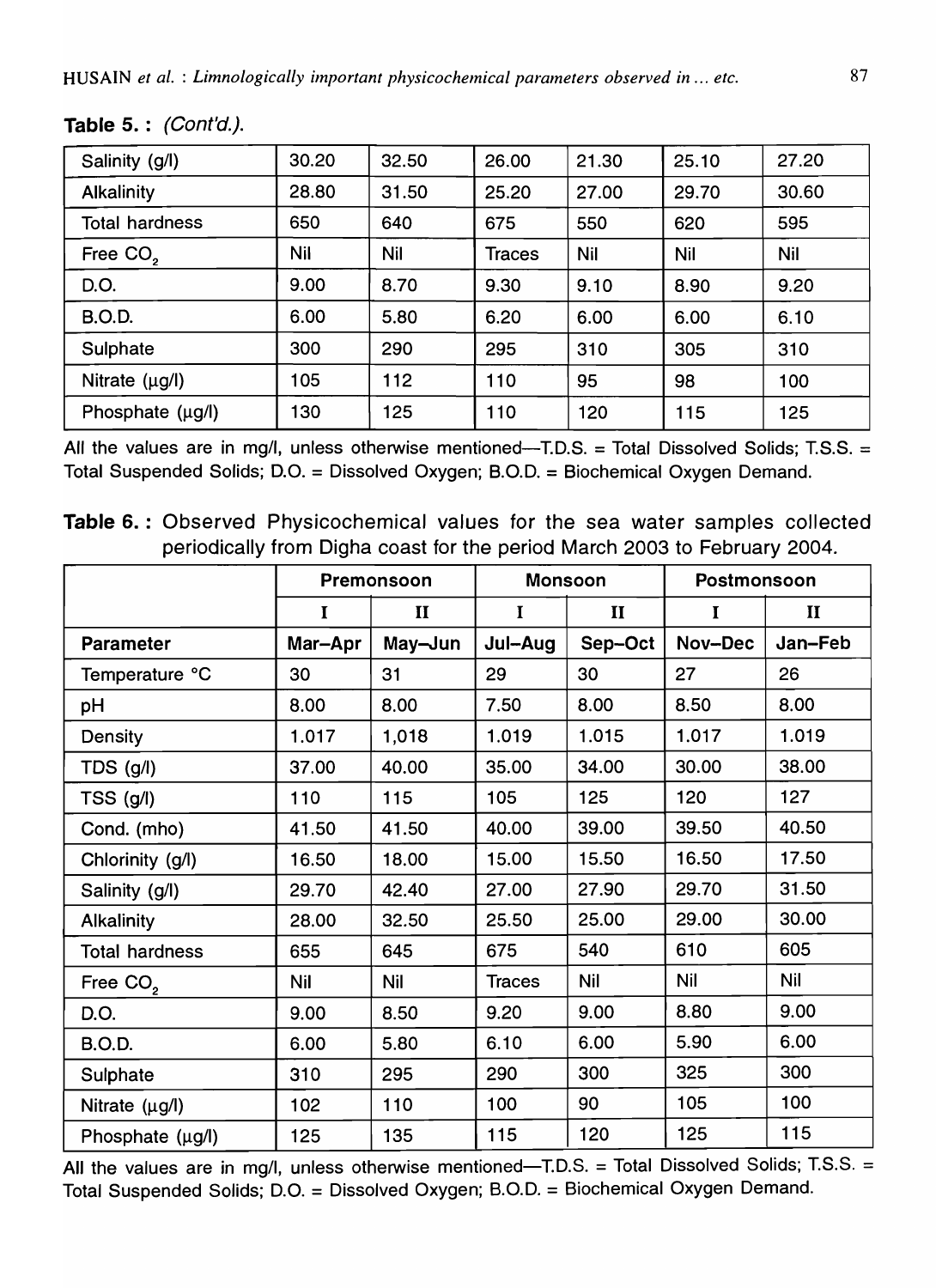The seasonal occurrence of commercial sea fish species in this coastal zone is given through Table no. 7. Such data were collected from the Drag net catches by random sampling.

| Fish groups        | No. of spp.                                 |                         | <b>Season</b>           |                         |  |  |  |  |
|--------------------|---------------------------------------------|-------------------------|-------------------------|-------------------------|--|--|--|--|
|                    | (available in<br>the region)<br>Pre Monsoon |                         | <b>Monsoon</b>          | <b>Post Monsoon</b>     |  |  |  |  |
| <b>Sharks</b>      | $\overline{7}$                              | 4                       | $\overline{7}$          | 6                       |  |  |  |  |
| Rays               | 6                                           | 3                       | 6                       | $\overline{\mathbf{4}}$ |  |  |  |  |
| Clupeids           | 5                                           | 5                       | 5                       | 5                       |  |  |  |  |
| Engrualids         | 3                                           | 3                       | 3                       | 3                       |  |  |  |  |
| <b>Sardines</b>    | $\overline{c}$                              | 1                       |                         | $\overline{c}$          |  |  |  |  |
| <b>Ariids</b>      | $\overline{2}$                              | $\overline{c}$          | $\overline{2}$          | $\overline{c}$          |  |  |  |  |
| Chirocentrid       | $\blacksquare$                              | $\mathbf{1}$            | 1                       | $\overline{2}$          |  |  |  |  |
| Harpodon           | $\mathbf{1}$                                |                         | 1                       | 1                       |  |  |  |  |
| Sillaginids        | $\overline{c}$                              | 1                       | $\overline{c}$          | 3                       |  |  |  |  |
| Lates              | 1                                           |                         | 1                       | $\mathbf{1}$            |  |  |  |  |
| Carangids          | 3                                           | 3                       | 3                       | 3                       |  |  |  |  |
| Serranids          | 5                                           | 3                       | 5                       | $\overline{\mathbf{4}}$ |  |  |  |  |
| Pomfrets           | 3                                           | 3                       | 3                       | 3                       |  |  |  |  |
| Lutjanids          | $\overline{\mathbf{4}}$                     | $\overline{\mathbf{4}}$ | $\overline{4}$          | 3                       |  |  |  |  |
| Lethrinids         | 3                                           | 3                       | 3                       | $\overline{2}$          |  |  |  |  |
| <b>Sciaenids</b>   | $\overline{7}$                              | $\overline{\mathbf{4}}$ | $\overline{\mathbf{4}}$ | 3                       |  |  |  |  |
| Serombrid          | $\mathbf{1}$                                | 1                       | 1                       | 1                       |  |  |  |  |
| <b>Trichiurids</b> | 3                                           | 1                       | 3                       | 3                       |  |  |  |  |
| Leiognathids       | $\overline{c}$                              | 1                       | $\overline{2}$          | $\overline{\mathbf{4}}$ |  |  |  |  |
| <b>Mugilids</b>    | 5                                           | $\overline{\mathbf{4}}$ | 5                       | $\overline{\mathbf{4}}$ |  |  |  |  |

Table 7. : Seasonal abundance of Commercial sea fish species at Digha coastal zone (during the study period: March 1998 to February 2004).

## DESCRIPTION OF THE STUDY AREA

Studies observed during the period (March 1998 to February 2004} had been done from the water samples collected around Digha sea beach which is situated close to the Gangetic mouth of the east coast of India at latitude 21°36" N and longitude 87°30" E. The coastline is straight and the beach is flat and compact. Marine water samples were collected in sterile glass bottles at the distance of 10-20 meters inside from the sea surface both at the low and high tides in a stretch of 500 meters on either side of the beach near our Research Centre.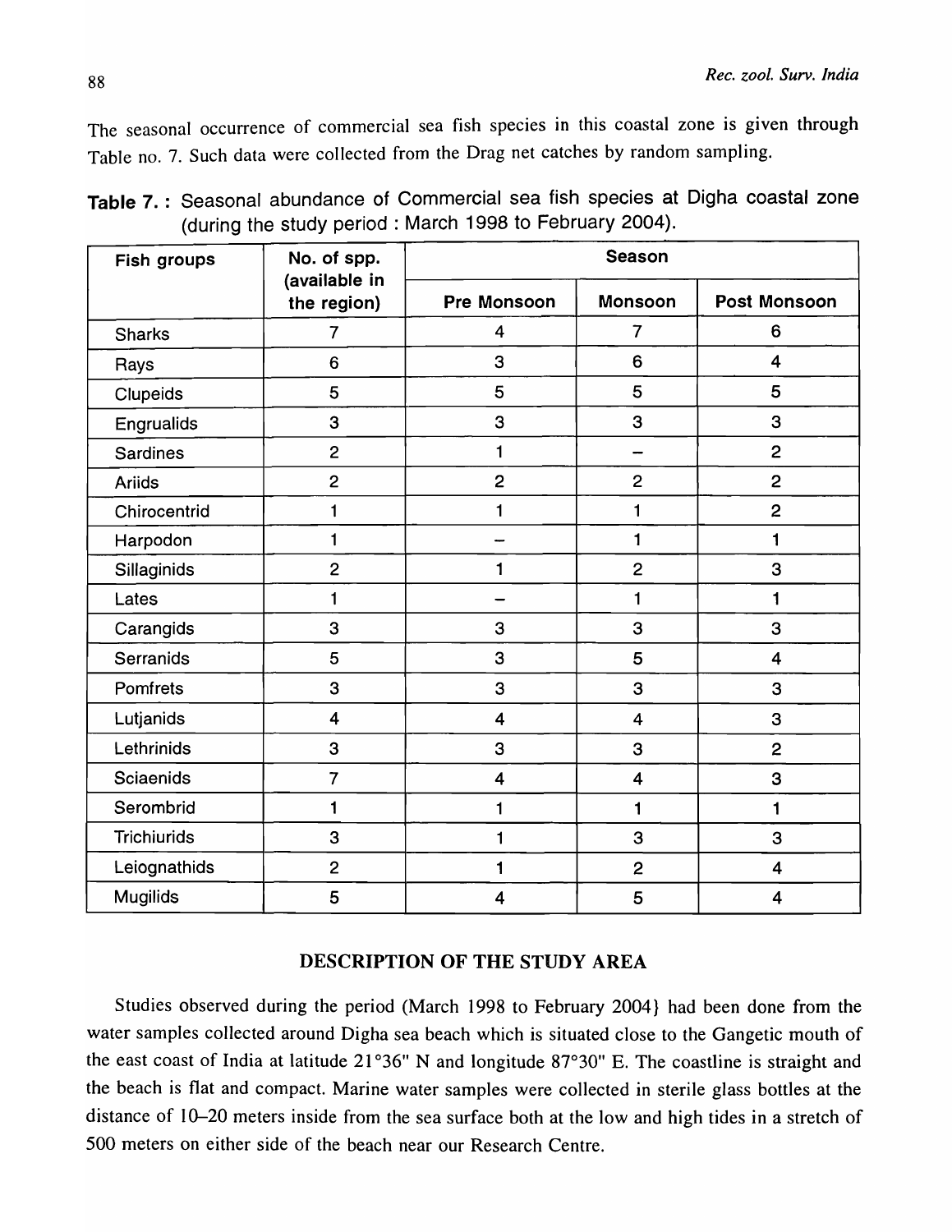#### MATERIALS AND METHODS

The physical and chemical parameters like temperature, pH and Dissolved Oxygen were measured immediately after the sampling in the field only. The samples were. generally collected regularly once or twice a week throughout the study period for carrying out measurements in the laboratory for both the Physical and Chemical parameters. Surface water temperature, density, total dissolved solids and total suspended solids were measured through conventional means. However, pH and conductance were measured by the Elico pH meter (model No. LI-120) and Elico conductivity meter (model No C.M. 180) respectively. The Chemical parameters like chlorinity/salinity were measured by Argentometric titration. Modified Winkler's method was used for the estimation of Dissolved Oxygen and the Biochemical oxygen Demand (incubating the water sample at  $20+1$ <sup>o</sup> C in a BOD incubator model No. C.L. 65, Remi cooling incubator (for five days). Phosphate and Nitrate were determined by Grashoft (1976) method. The remaining chemical parameters like total hardness, free carbon dioxide, alkalinity and sulphate were computed by the estimations developed and defined by Martin (1970), Wilson (1975), Atson (1978), NEERI (1988), Lewis publishers (1990), Nemerow & Dasgupta (1991), APHA (1998).

Because of significant role of monsoon in deciding the general physicochemical composition of Marine water and also in commercial activity .of marine living resources, the data are demarcated in three distinct parts; pre monsoon, monsoon and the post monsoon period. Each season was further subdivided into early and late parts, each representing the block of two months duration.

#### RESULTS

The mean values for such Limnologically important physicochemical parameters for every two months of interval distinct to pre and post periods of a particular season for all the three climatic conditions are expressed here through the Tables namely no. 1-6, respectively for the period (March 1998-February 2004). The occurrence of free carbon dioxide was distinctly reported only during the monsoon period that too in the traces, The significance of mean values of different parameters reported was analyzed using one way analysis of variance technique: Snecedar and Cochran (1967) for each parameter separately.

From the results observed here, it appears that except the temperature, chlorinity/salinity, conductance as well as dissolved solids, all other parameters remain almost constant to the seasonal/diagonal variations, which depict the normalcy in the general water quality parameters of our study samples taken from around Digha sea beach. The significance of the variation of chlorinity/salinity data with regard to monsoonal change is such that such values increase moderately to significant to higher range from monsoon to post monsoon and further to pre monsoon respectively.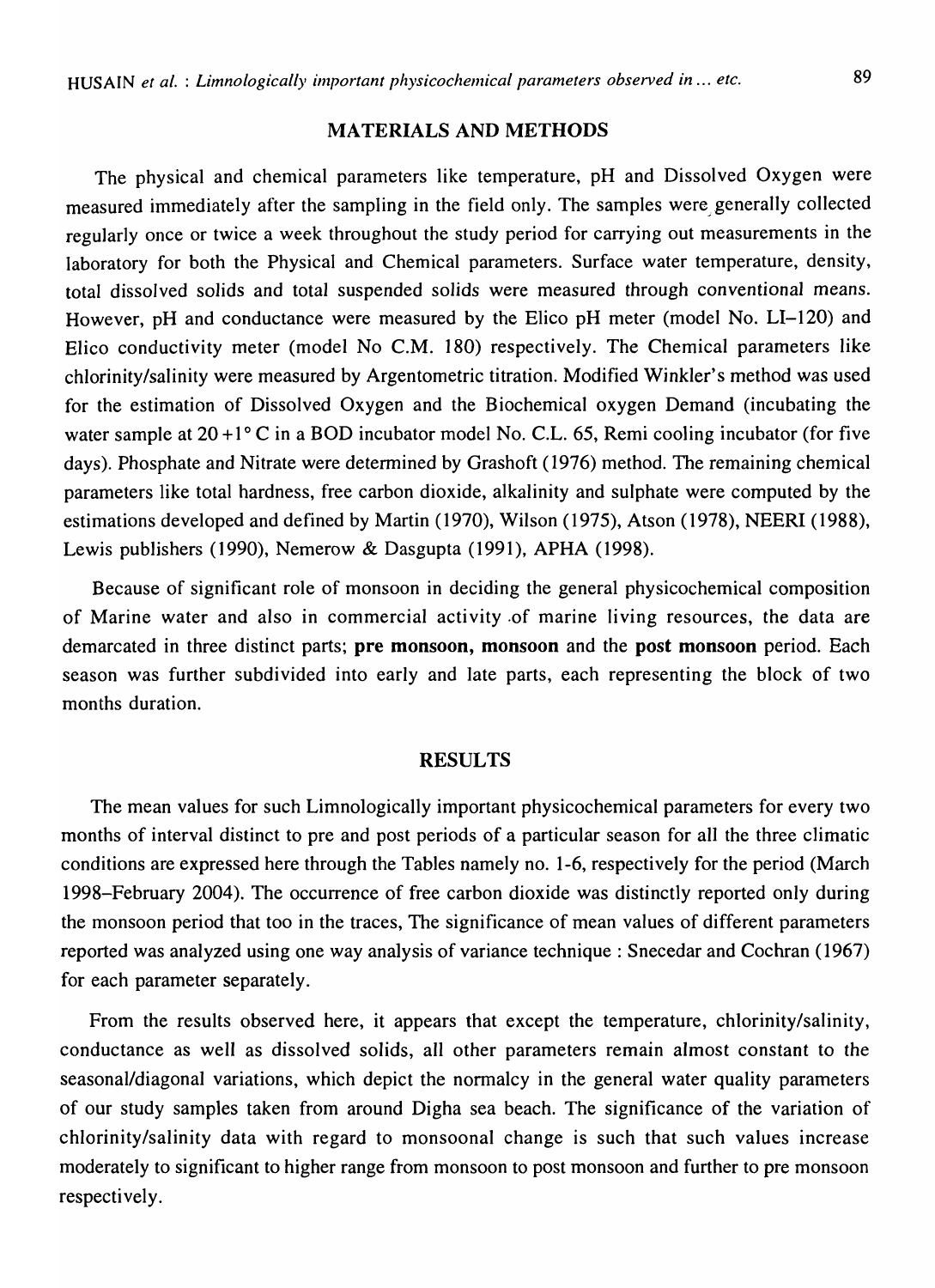#### DISCUSSION

The significance of the present work is highlighted here with the fact that similar studies at various riverine and marine points had been undertaken by sufficient number of workers such as in India by Zingde *et al.* (1980), Mathur *et al.* (1986), Malik *et al.* (1995), Srivastava *et al. (1996),*  Elango *et al.* (1992) as well as by ourselves (1999). The significance of such work can be understood with the apprehension that any significant alteration in such physicochemical values may cause catastrophic situation for a large variety of associated marine fauna. Although Digha being a relatively pollution free zone where the general profile of such limnologically important physicochemical parameters remain static, which is due to very insignificant level of contaminants/ pollutants like-heavy metals, pesticides, insecticides/herbicides as well as hydrocarbons in the sea water composition. But our ongoing activity in this regard is of great significance from the pollution measuring as well as limnological observations point of view to prepare a baseline data for further studies.

In this regard, it is worth to mention that continuous and indiscriminate use and exposure of such highly toxic substances in and around sea coast will damage the fabric of marine flora and faunal diversity at a very large scale up to the extent of the extinction of certain vulnerable species of fishes, shrimps, phytoplanktons and zooplanktons etc. It is well established fact that the sudden and excessive changes in Dissolved Oxygen, Biochemical Oxygen Demand (BOD), alkalinity, salinity and pH etc. may adversely affect a large number of marine species up to the extent of total disappearance in the chain process. A comparison of the number of fish species available during the pre monsoon, monsoon and post monsoon periods in relation to these Physico-chemical factors is expressed through Figures no. 1 (a-c). From the trend lines, the relationship between dissolved oxygen, alkalinity and the availability of species is evidenced.

It is with this logic that the regular monitoring of such biologically important physicochemical parameters from the coastal marine water samples is being carried out as a broad objective of our laboratory at this center for establishing a database as well as estimating the actual potential and the associated threat of environmental impact from the ongoing hotel as well as agricultural and other miscellaneous activities around this beautiful sea beach which has to be protected at any cost both from the heritage as well as from the commercial fishing point of view as marine commercial fishing is a major source of common people livelihood and also earning potential foreign money. Therefore, ever since the establishment of this laboratory (in 1992), we are regularly monitoring such parameters as ongoing project of immense utility.

## SUMMARY

Digha, the small but aesthetically very important place in Eastern Coast is of immense potential value both from tourism as well as commercial fishing point of view. The same is evident from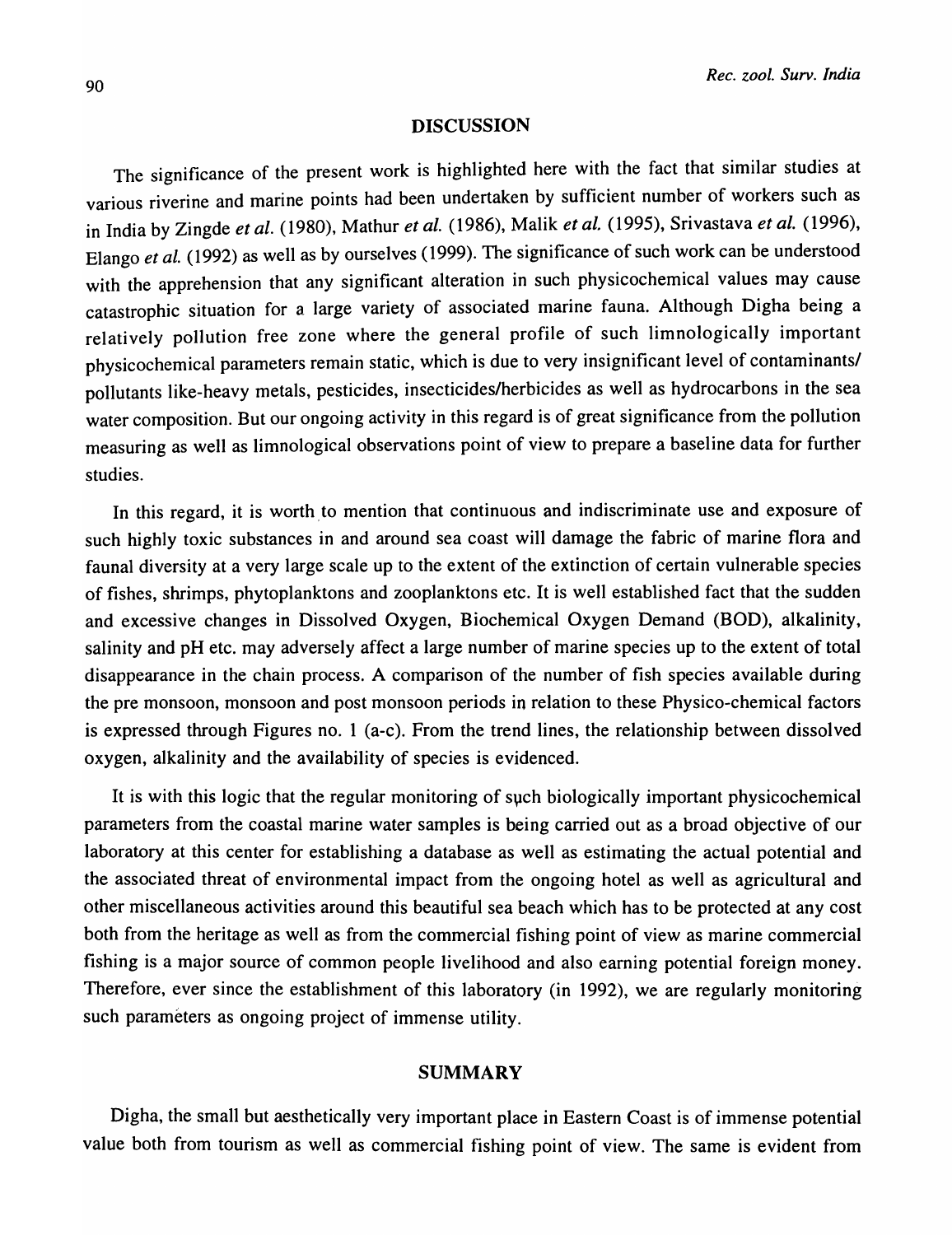





Fig. 1. (a-c): Comparison of number of fish species available during pre monsoon, monsoon and post monsoon periods in relation to physico-chemical factors.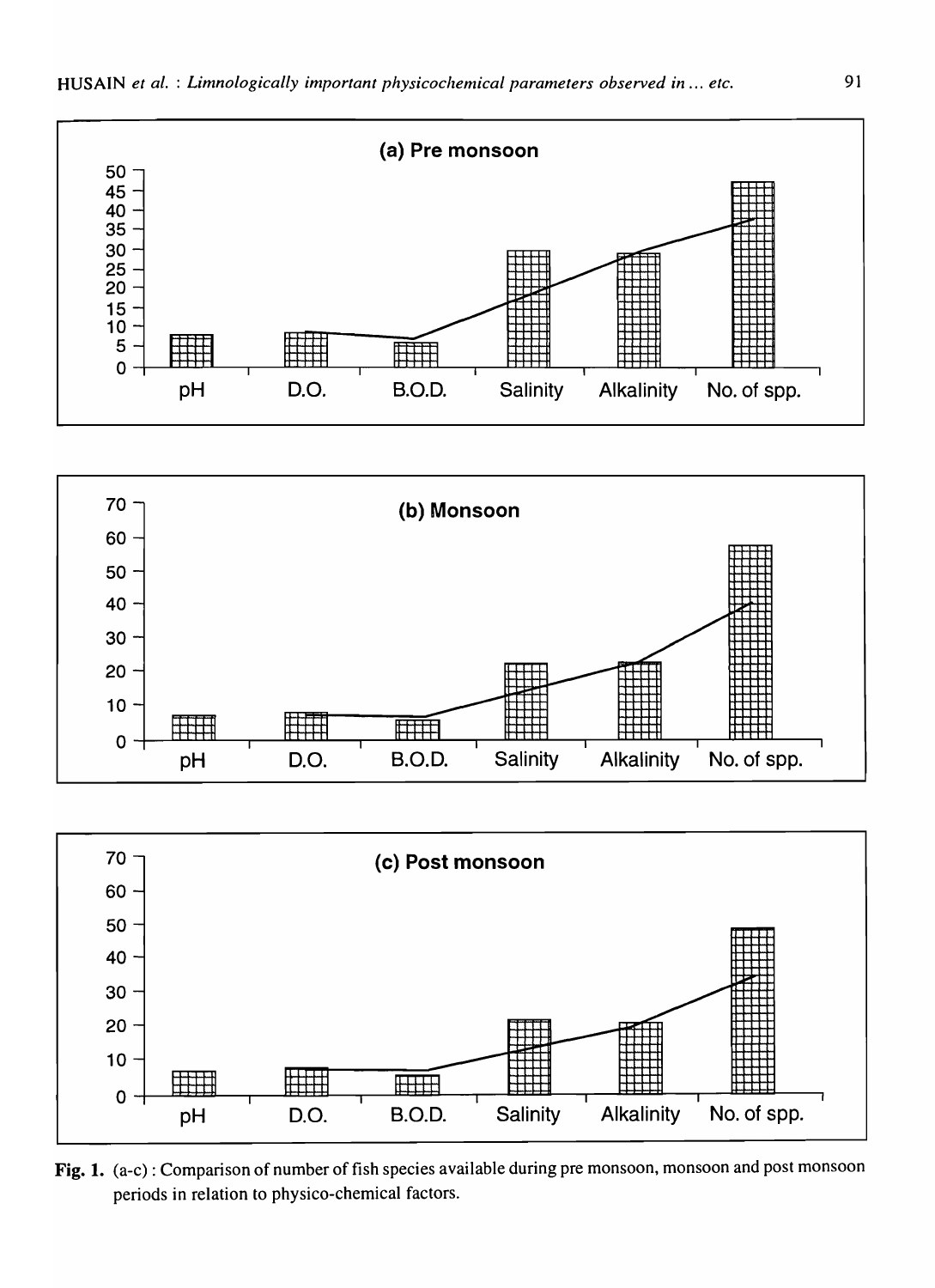documented reports of the hotel/tourism as well as marine fish products' commercial venture. For preparing annual profile of limnologically important physicochemical parameters, sea water samples were analyzed as an ongoing project/activity of our Laboratory for furnishing baseline data for industry as well as researchers, which had been the theme of our study for consecutive six years period (March 1998 to Feb. 2004). Such data are very useful for correlating the occurrence and abundance of a particular marine sp. important from the Biological researchers or for the commercial viability point of view. It is scientifically well established fact that sea water quality affects survival and development of diversified faunal asses,

It is with this reason that we had undergone such study to record important physical data like: Temperature, Density, pH, Total Dissolved Solids, Total Suspended Solids, Conductance and Chemical parameters like : Chlorinity, Salinity, Alkalinity, Total hardness, Free Carbon Dioxide, Dissolved Oxygen, Biochemical Oxygen Demand Sulphate, Nitrate, Phosphate. Although general trend of such parameters' constancy is maintained throughout the year except in case of chlorinity/ salinity, which varies significantly raising from monsoon to post monsoon and from post monsoon to pre monsoon period. Our 'observations reported here for these physicochemical parameters (for past six years-March 1998 to February 2004) merit from the point of view of assessing expected pollution threat from ongoing Agriculture and Hotel activities which release significant amount of harmful pollutants like pesticides/insecticides, hydrocarbons, detergents etc. A small amount of pollution in sea water may alter these vital physicochemical parameters, which in turn may hamper ·the viability of entire marine faunal diversity affecting the commercial fish product, and livelihood of large number of associated fishermen.

## ACKNOWLEDGEMENT

The authors are grateful to Dr. Ramakrishna, Director, Zoological Survey of India, Kolkata for cooperation and valued suggestions during the course of such study and also for his stewardship in establishing this laboratory and designing this project (as the then Officer-in-Charge of this centre) of ongoing nature of immense utility.

#### REFERENCES

- Snecedar, G.W. and Cochran, W.G. 1967. Statistical Methods, 6<sup>th</sup> edition, Oxford and IBM publishing Co. Calcutta, India, 260-264.
- Martin, D.R. 1970. Marine Chemistry, Marcel Dekker, INC, New York, 1 : 271.
- Wilson, T.R.S. 1975. Chemical Oceanography, Academic Press New York and San Fransisco, 1: 45.
- Orashoft, K. (Ed.). 1976. Methods of sea water analysis, Verlog Chemie Weinhim, New York, 34, 117, 13.